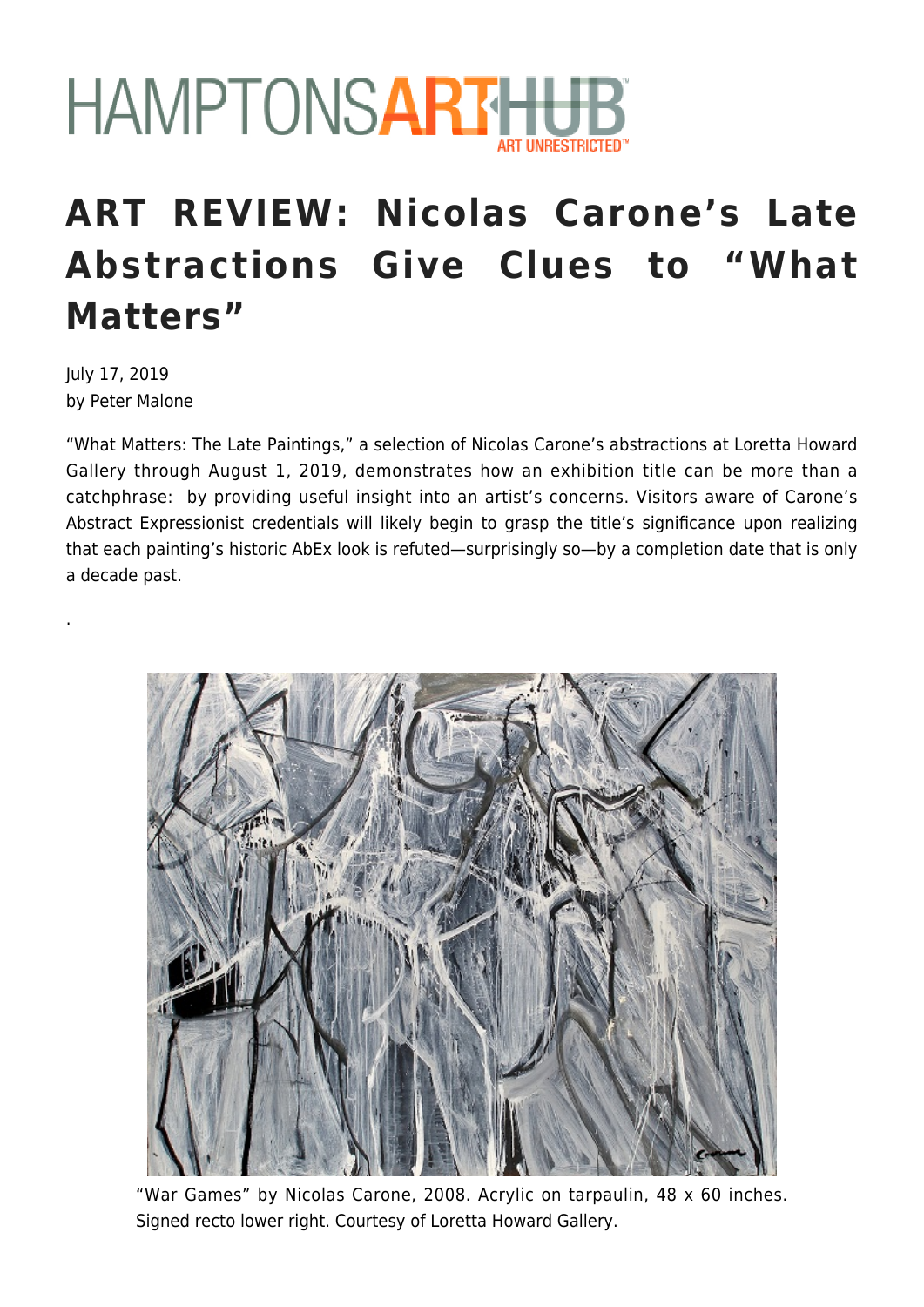Born in 1917, Carone lived to be 93, a blessing for anyone but a special gift for an artist who had participated in a key moment in New York painting. Advanced age coupled with a faith in abstraction's endless potential motivated him to carry his unique vision into the new century: not to revive an old style but to validate its underappreciated continuity.

.

.

.

As a free spirit who found inspiration in Renaissance portraiture no less than in modernist abstraction, [Nicolas Carone](https://www.lorettahoward.com/artists/nicolas-carone/biography) often kept work reflective of such disparate influences confined to separate projects. Yet the late abstractions on view at Loretta Howard show how, on an emotional level, he absorbed painting's varied history in the aggregate. Resistant to dogma by temperament, he painted as if what mattered in 1958 still mattered in 2009 when these canvases were created. Like [Joan Mitchell,](https://hamptonsarthub.com/2018/10/22/reviews-art-review-high-voltage-selection-of-joan-mitchell-paintings-at-cheim-read/) whose dauntless leap backward from AbEx to Late Monet in the 1960s seems so uncontroversial in today's decentralized critical atmosphere, Carone saw more in gestural abstraction than was implied in the critical summations that came to define its modernist pedigree.



"What Matters: The Late Paintings", a selection of Nicolas Carone's abstractions at Loretta Howard Gallery, New York, NY. On view until August 1. 2019. Courtesy of Loretta Howard Gallery.

In this respect, Carone and Mitchell are kindred spirits, as both are today appreciated for their broad interpretation of abstraction's representational roots. But at the time they were hardly alone. Many mid-century painters resisted Clement Greenberg's formalist inevitability. In the late 1950s, Carone—along with [James Brooks,](https://hamptonsarthub.com/2017/08/29/news-james-and-charlotte-brooks-foundation-in-entirety-given-to-the-parrish-art-museum/) [Phillip Guston](https://www.phillipscollection.org/research/american_art/bios/guston-bio.htm) and even [Willem de Kooning—](https://hamptonsarthub.com/2016/11/20/news-willem-de-kooning-monet-kandinsky-dubuffet-paintings-smash-artist-auction-sales-records-at-christies/)let fragmented figural elements remain on the field after the smoke cleared from their action painting sessions, a feature of AbEx that was explored in 2013 in the exhibition, "[The East Hampton Years: Paintings](https://hamptonsarthub.com/2013/06/29/commentary-nick-carone-a-primer-on-abstract-expressionism-in-its-prime/)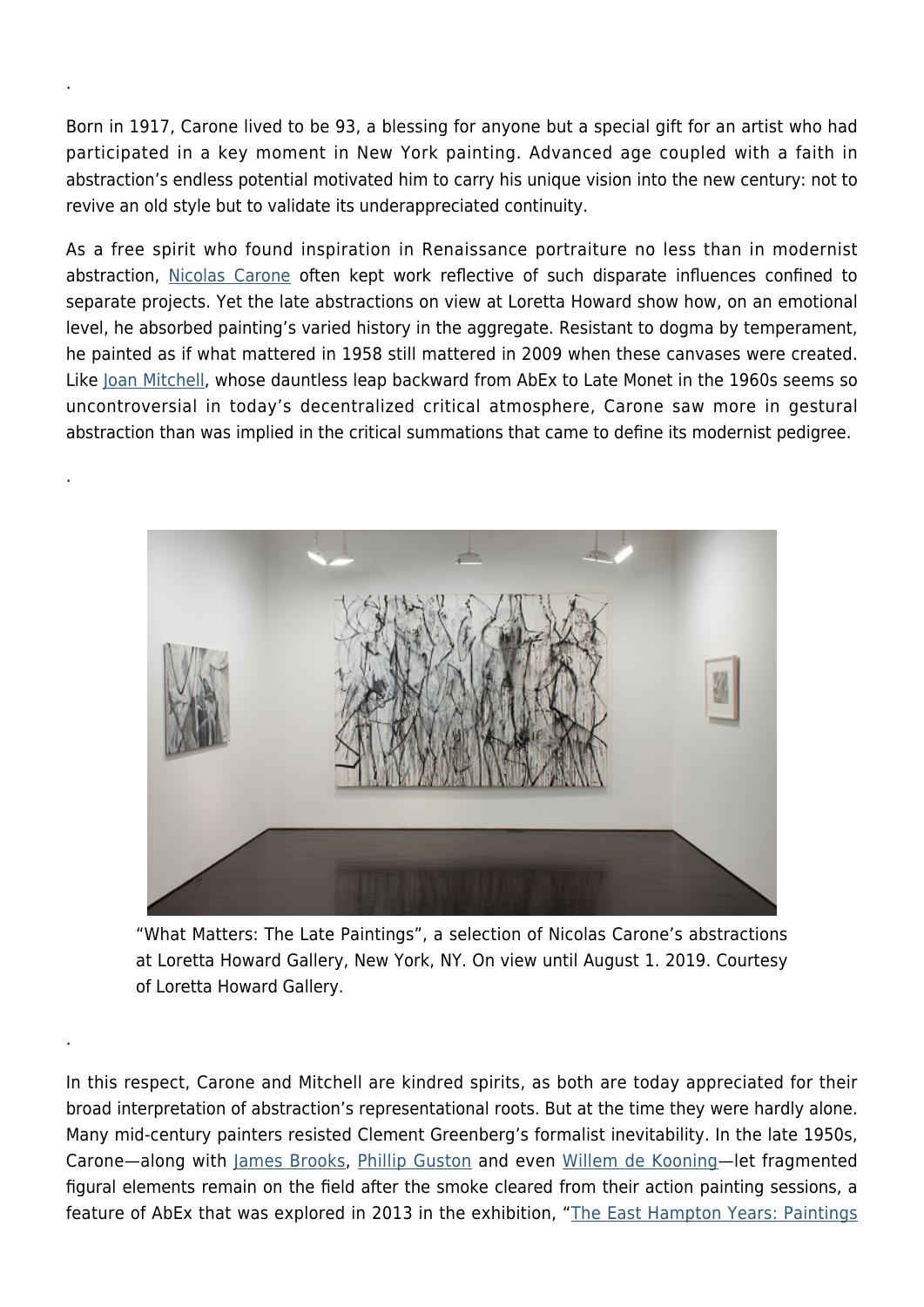[from the 1950s](https://hamptonsarthub.com/2013/06/29/commentary-nick-carone-a-primer-on-abstract-expressionism-in-its-prime/)" at the Pollock-Krasner House, in which considerable attention was devoted to Carone's work.

.

.

.



"Cadenza" by Nicolas Carone, 2008. Acrylic on canvas, 58 x 71 inches. Courtesy of Loretta Howard Gallery.

With this history in mind, two things stand out while engaging with Lost Tribe, 2007, a heroic-scale canvas dominating the gallery's largest wall. One, its mid-century look is unmistakable; and two, its intelligence and organization are as compelling as its gestural license. Striving to find the secret to its balance of spontaneity and assembly is like trying to decipher when gifted actors are improvising off script. Still, it's clear from the work in "What Matters" that Carone's sense of pictorial structure held sway in his later years.

The emphasis on patient formal judgment is key. Despite the inevitable gestural theatrics, every opportunity to expand a painting's inner logic is thoroughly examined. Drips and splashes, often masked with a gray wash, draw the viewer's attention to what the artist chose to keep, to emphasize, to express what he thought was essential. It makes for a dramatic comparison with the anxious and de Kooning-like Wake  $+$  Tide of 1956.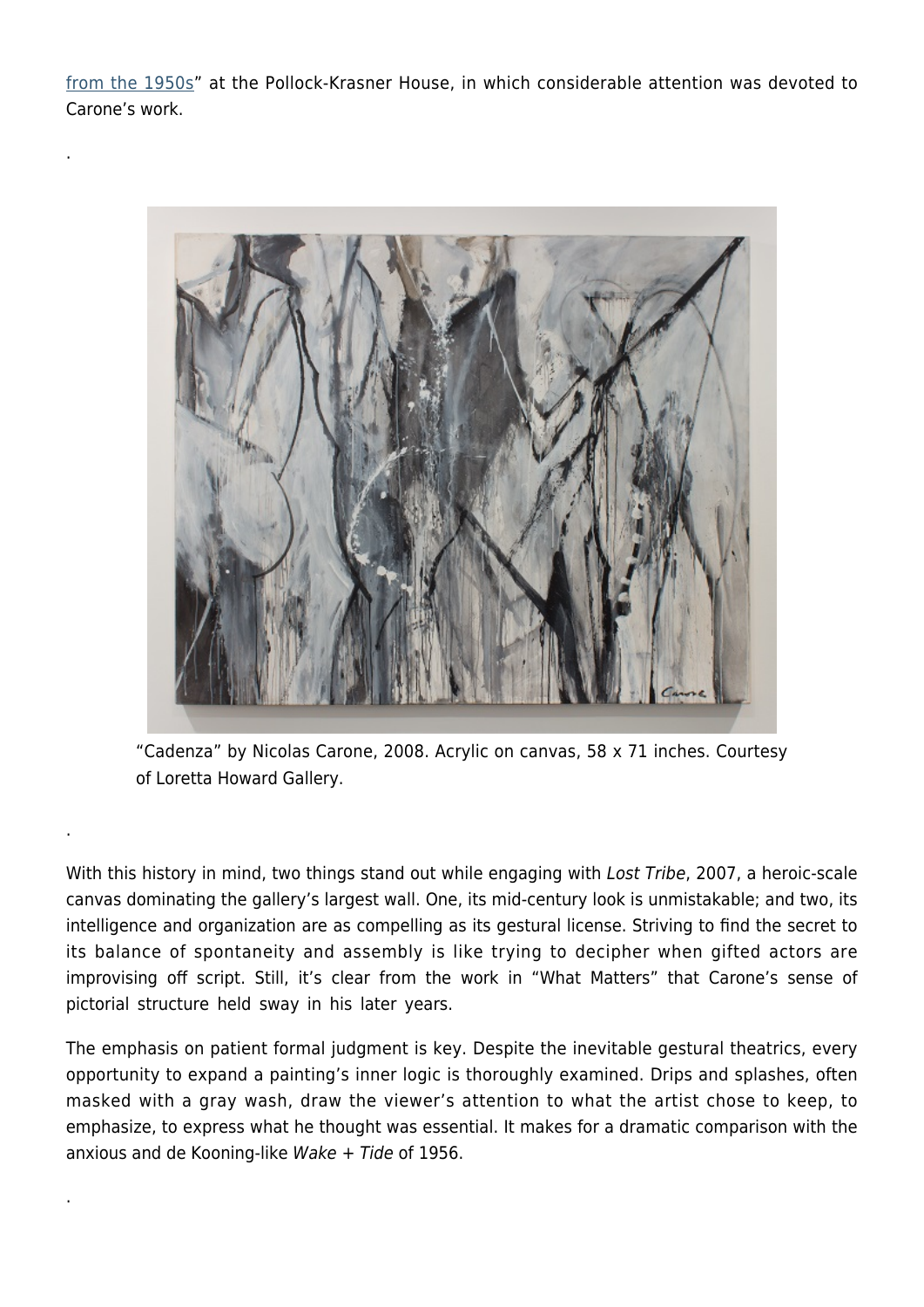

"Wake + Tide" by Nicolas Carone, 1956. Oil on linen, 34.25 x 44.75 inches. Signed recto lower left: Carone. Signed verso top right: Nicolas Carone/Wake + Tide/1956. Courtesy of Loretta Howard Gallery.

.

.

Emphases often hint at sculptural form, suggestively figural but never so demarcated as to detach from the painting's shallow space. Allusions to figural shapes—and there are more than a few—are neither dominant nor self-consciously biomorphic. Holding to the arms-length draftsmanship underlying each composition, the sense of a carefully assembled arrangement reinforces the artist's focus on a coherent whole. Yet it is a whole that can at times be separated into sectional arrangements.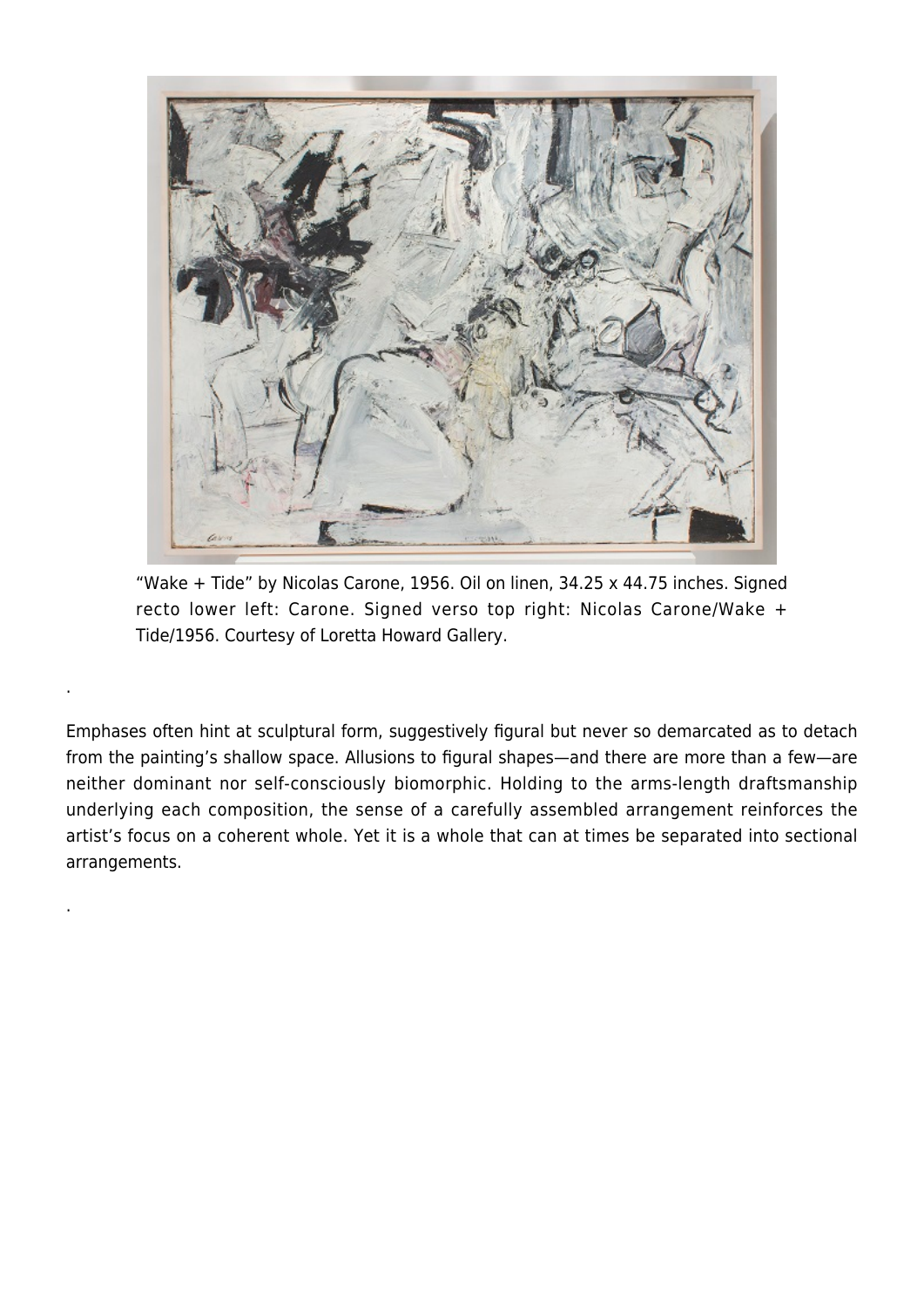

"What Matters: The Late Paintings", a selection of Nicolas Carone's abstractions at Loretta Howard Gallery, New York, NY. On view until August 1. 2019. Courtesy of Loretta Howard Gallery.

.

.

Tripartite divisions, for instance, run horizontally across Lost Tribe, giving it a classical serenity, despite its near Baroque dynamism. The uppermost rounded shapes give way to a second row of elongated flatter shapes that taper into a stream of drips at the bottom similar in feeling to Pat Steir's surface-accentuating trickles. Figures apparently insinuated during the painting's early improvisational stage are detectable but fail to confirm any hint of narrative aspiration. They merely reiterate the artist's comfort with a visual lexicon the reaches beyond fixed art historical categories.

Perhaps the most revealing canvas is one actually titled What Matters, 2008. Its many stages of development remain legible yet clearly brought to an order that belies any infatuation with automatism. Whatever spontaneity informed the painting's creation—and it is a lively and animated effort—is tempered by an assiduous building of formal relationships that in their final state resemble the solidity and understatement of a 1910 Matisse, the Bathers by a River in the Art Institute of Chicago, for example.